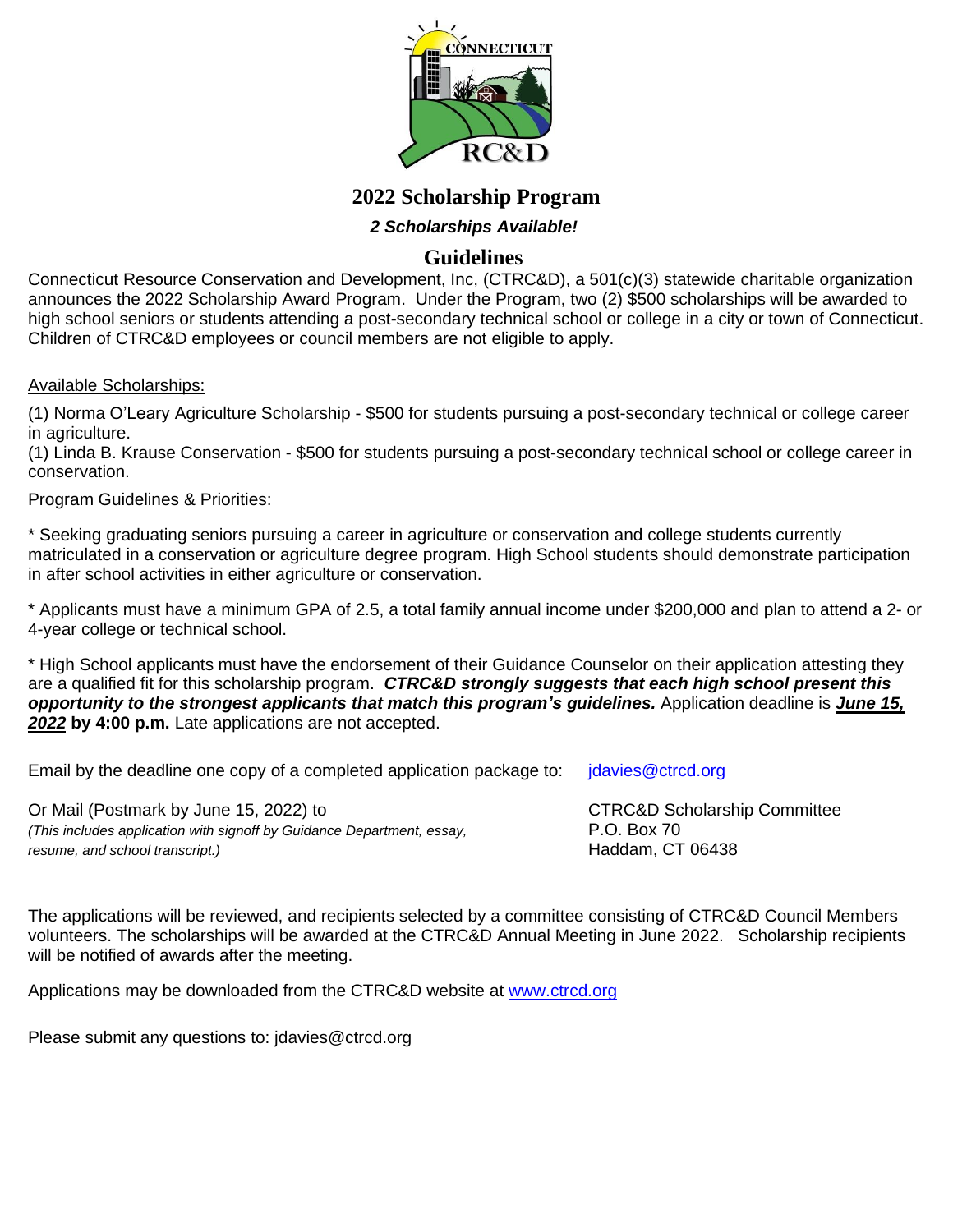

# **SCHOLARSHIP APPLICATION 2022**

| Please type your answers. |                                                                                                                                                                                                                                            |  |  |  |  |
|---------------------------|--------------------------------------------------------------------------------------------------------------------------------------------------------------------------------------------------------------------------------------------|--|--|--|--|
| 1.                        | Last Name:<br><b>First Name:</b>                                                                                                                                                                                                           |  |  |  |  |
| 2.                        | <b>Mailing Address</b><br>Street:<br>City:<br>State:<br>Zip:                                                                                                                                                                               |  |  |  |  |
| 3.                        | Daytime Telephone Number: (<br>Email Address:                                                                                                                                                                                              |  |  |  |  |
| 4.                        | Date of Birth:<br>Year<br>Gender:<br>Month<br>Day                                                                                                                                                                                          |  |  |  |  |
| 5.                        | Cumulative Grade Point Average (GPA): __________<br>(On a 4.0 scale)<br>Attach proof of GPA. Your most recent school transcript is required.                                                                                               |  |  |  |  |
| 6.                        | Are you the first person in your family to go to college: YES ____ NO ____                                                                                                                                                                 |  |  |  |  |
| 7.                        | Name and location of High School, Technical School or College attending:                                                                                                                                                                   |  |  |  |  |
| 8.                        | (Please attach a separate sheet, as needed)                                                                                                                                                                                                |  |  |  |  |
|                           | A. List any academic honors, awards and membership activities while in high school and college:                                                                                                                                            |  |  |  |  |
|                           | B. List your hobbies, outside interests, extracurricular activities and school related volunteer activities:                                                                                                                               |  |  |  |  |
|                           | C. List your non-school sponsored volunteer activities in the community:                                                                                                                                                                   |  |  |  |  |
| 9.                        | A. For High School students, if you have decided on what college you will attend, please list school name:<br>B. If not, list your top 3 college choices:                                                                                  |  |  |  |  |
| 10.                       | List Family Gross Annual Income from your 2021 or 2022 Income Tax Form 1040 Line #22: \$                                                                                                                                                   |  |  |  |  |
| 11.                       | (If selected, recipients may be asked to verify annual household income is under \$200,000 by supplying pg. 1 of their 2020 IRS Income Tax Form)<br>Is your parent or legal guardian an employee or council member of CTRC&D?<br>Yes<br>No |  |  |  |  |
|                           |                                                                                                                                                                                                                                            |  |  |  |  |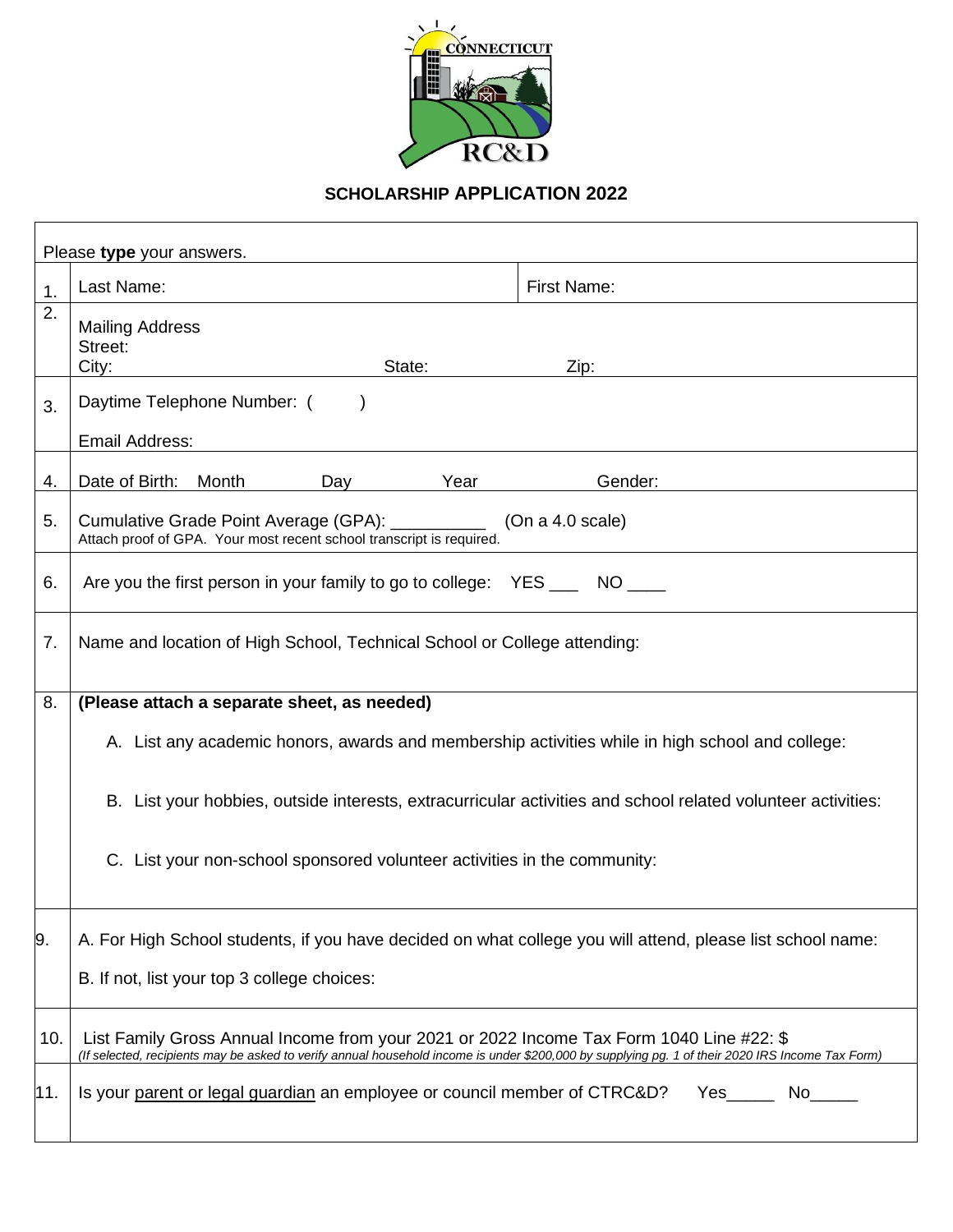

|     | Name & address of parent(s) or legal guardian(s):                  |        |             |  |
|-----|--------------------------------------------------------------------|--------|-------------|--|
| 12. | (Include address if different than your own listed in Question 2.) |        |             |  |
|     | Name $(s)$ :                                                       |        |             |  |
|     | Street:                                                            |        |             |  |
|     | City:                                                              | State: | Zip:        |  |
|     |                                                                    |        |             |  |
|     | Home phone of parents or legal guardians:                          |        | Work phone: |  |

#### **13. On a separate sheet please write an essay (<500 words) answering the questions below:**

Describe why you are pursuing a career in agriculture or conservation. What motivated you to choose this career. Also, discuss in your essay about any challenges or obstacles you have dealt with and overcome in life and how this will help you succeed in college and beyond.

### **STATEMENT OF ACCURACY FOR STUDENTS**

I hereby affirm that all the above stated information provided by me is true and correct to the best of my knowledge. I also consent that if chosen as a scholarship winner my picture may be taken and used to promote the CTRC&D's scholarship program. (Winner may waive photo due to unusual or compelling circumstances.)

I hereby understand I will not submit this application without all required attachments and supporting information. Incomplete applications or applications that do not meet eligibility criteria will not be considered for this scholarship.

**Signature of scholarship applicant: \_\_\_\_\_\_\_\_\_\_\_\_\_\_\_\_\_\_\_\_\_\_\_\_\_\_\_\_\_\_\_\_\_\_\_ Date: \_\_\_\_\_\_\_\_\_\_\_\_\_\_\_\_\_\_\_**

## **STATEMENT OF SUPPORT BY GUIDANCE COUNSELOR**

I hereby affirm that this application meets the criteria set forth by this scholarship program and that I support this application to CTRC&D.

Name of Guidance Counselor submitting the application: \_\_\_\_\_\_\_\_\_\_\_\_\_\_\_\_\_\_\_\_\_\_\_\_\_\_

High School: **with the summer of the set of the set of the set of the set of the set of the set of the set of the set of the set of the set of the set of the set of the set of the set of the set of the set of the set of th** 

Contact information (email and phone): example and  $\frac{1}{2}$  and  $\frac{1}{2}$  and  $\frac{1}{2}$  and  $\frac{1}{2}$  and  $\frac{1}{2}$  and  $\frac{1}{2}$  and  $\frac{1}{2}$  and  $\frac{1}{2}$  and  $\frac{1}{2}$  and  $\frac{1}{2}$  and  $\frac{1}{2}$  and  $\frac{1}{2}$  and  $\frac$ 

**Signature of Guidance Counselor: \_\_\_\_\_\_\_\_\_\_\_\_\_\_\_\_\_\_\_\_\_\_\_\_\_\_\_\_\_\_\_\_\_\_\_\_ Date: \_\_\_\_\_\_\_\_\_\_\_\_\_\_\_\_\_**